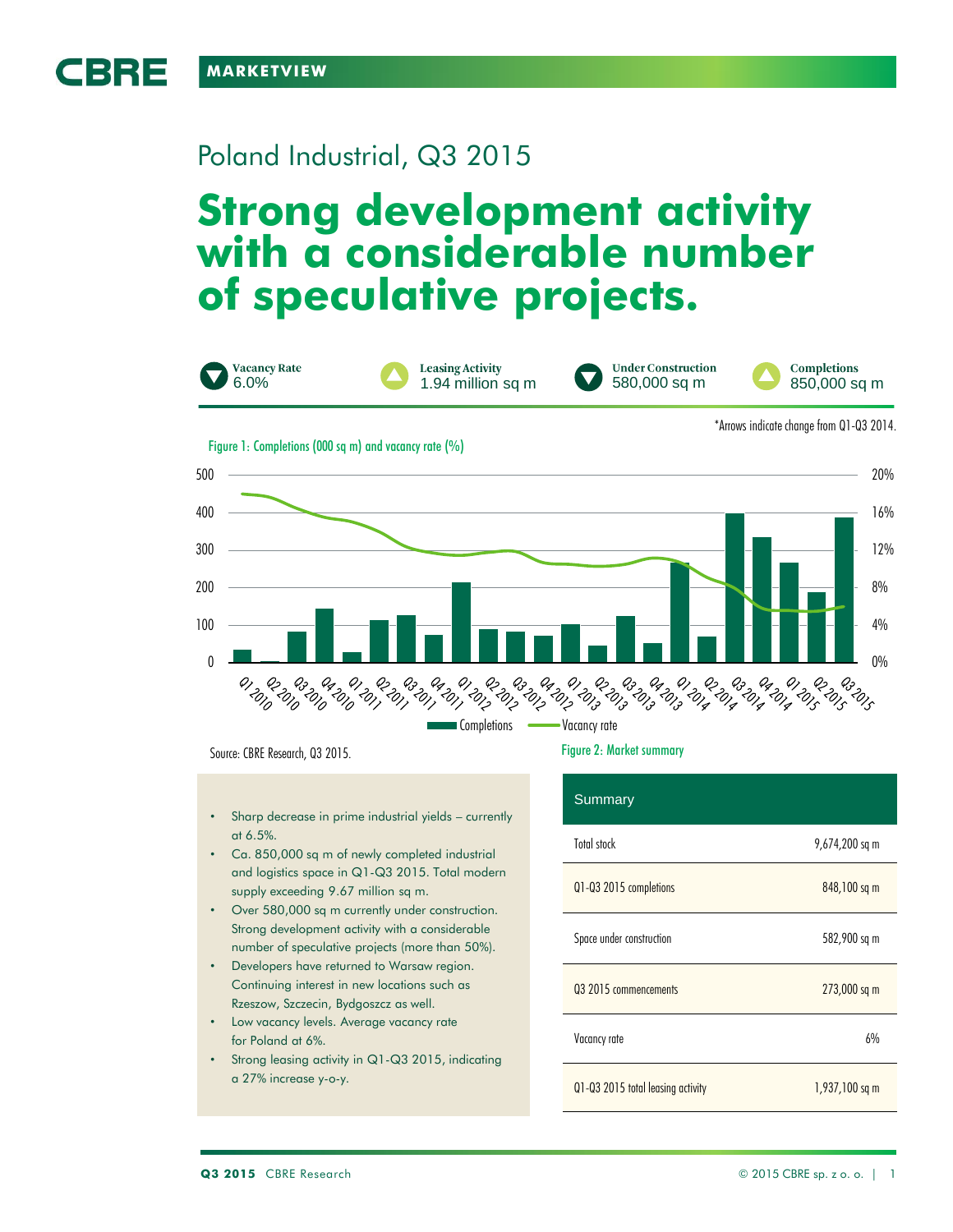Figure 3: Investment volume (million EUR)

Source: CBRE Research, Q3 2015. 0 500 1 000 1 500 2 000 2 500 3 000 3 500 2007 2008 2009 2010 2011 2012 2013 2014 2015  $\blacksquare$  Industrial

## Figure 5:Total leasing activity (000 sq m)



# Figure 4: Largest project completions in Q3 2015

| Region       | Property                            | Size (sq m) |
|--------------|-------------------------------------|-------------|
| Wroclaw      | Panattoni Park Wroclaw III          | 50,700      |
| Silesin      | Panattoni BTS Bielsko-Biala         | 45,000      |
| Wroclaw      | Goodman Wroclaw IV Logistics Centre | 39,500      |
| <b>North</b> | Goodman Pomeranian Logistics Centre | 39,300      |
| Central      | Panattoni Business Center Lodz II   | 33,000      |

Source: CBRE Research, Q3 2015.

# Figure 6: Headline rents, Q3 2015 (EUR/ sq m/ month)





# Figure 7: Industrial and logistics stock by region (000 sq m)

Source: CBRE Research, Q3 2015.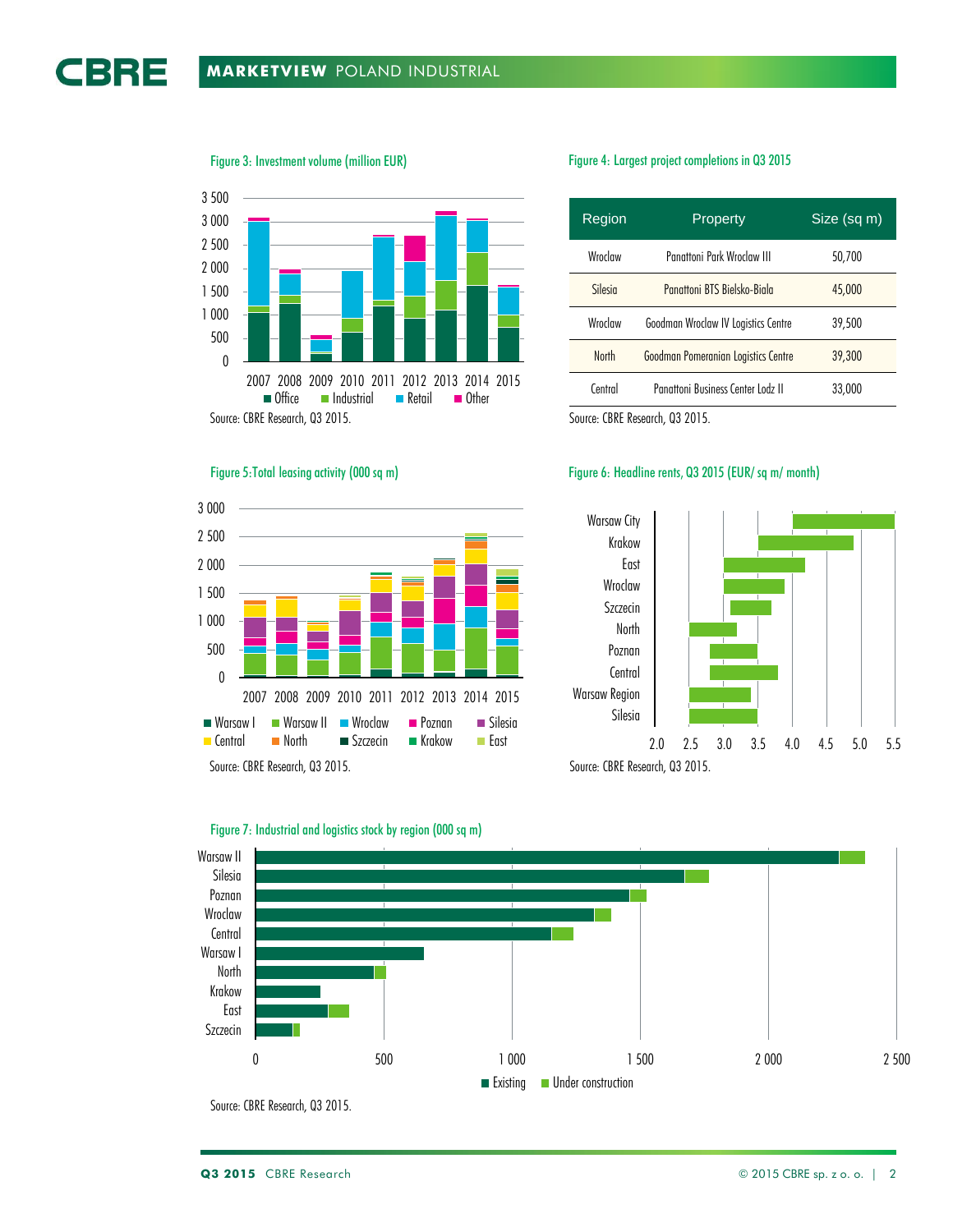CBRE

- Total investment volume in the industrial sector in Q1-Q3 2015 reached approximately EUR 250 million (only half of the value registered in the corresponding period last year). The reduced volume of investment transactions is caused by the scarcity of adequate product available for sale, however investor appetite remains strong as the industrial and logistics market is becoming more and more profitable. Prime industrial yields are estimated at 6.5% and will continue to compress over the next quarter.
- The total stock of modern industrial and logistics space in Poland exceeded 9.67 million sq m at the end of Q3 2015. From the beginning of the year almost 850,000 sq m of new product was delivered to the market, whilst a further 580,000 sq m is currently under construction.
- A significant increase in development activity is • being observed especially in the Warsaw region, which has remained rather passive over the last few quarters. Currently, there is over 100,000 sq m of new development in close proximity to the capital city (eg. Grodzisk Mazowiecki, Pruszkow, Janki), out of which ca. 75,000 sq m was started in Q3 2015. Independently, there are also new locations still emerging. New projects kicked off in Gdansk, Rzeszow and Szczecin. Two extensive logistics parks are planned in the Bydgoszcz area - a region which had previously been almost completely discounted by institutional developers until now.
- In Q3 2015, a slight increase in the average vacancy rate for Poland was observed for the first time for many quarters. In Q2 2015 it reached the historically low level of 5.5%. Currently, it amounts to 6%. It is expected that the average vacancy rate will be gradually increasing over the next few quarters due to strong development activity and a greater share of speculative projects.



- Q3 2015 ended with total leasing activity • recorded at 630,000 sq m and 1.94 million sq m of industrial and logistics space leased from the beginning of 2015 (a  $27\%$  increase y-o-y). Short-term leases accounted for 15% of total take-up recorded in Q1-Q3 2015. New deals and expansions covered 67% of registered demand, whilst renewals amounted to 33%. Tenant structure was dominated by logistics companies.
- Headline rents remain stable, amounting to • 4.00-5.50 EUR/sq m/ month in Warsaw City and 2.50-3.90 EUR/sq m/month in the major Polish industrial and logistics hubs. Sharp incentives from developers and a growing discrepancy between headline and effective rents are being observed.